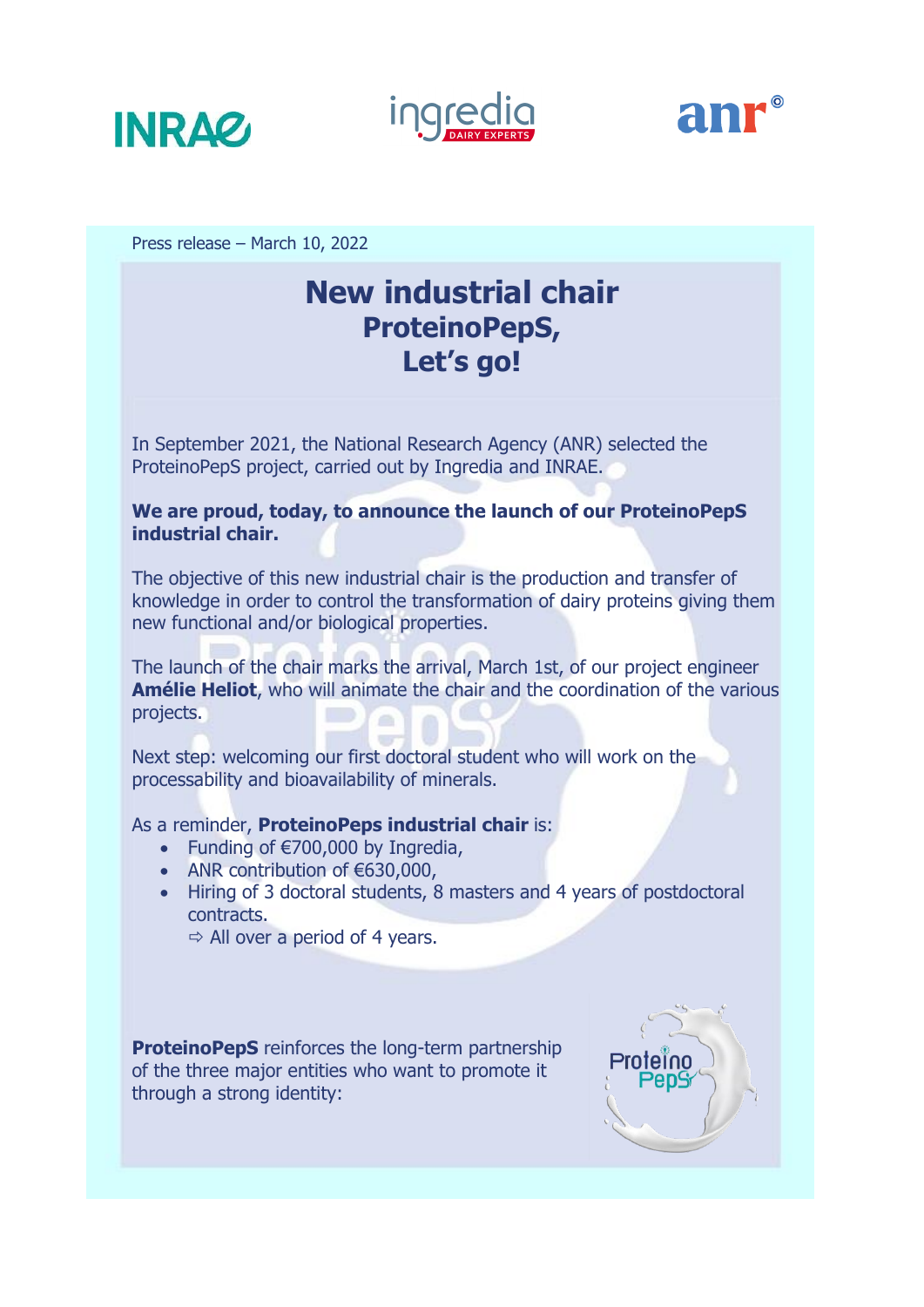





A major event, scheduled for early summer, will be organized at the start of the first thesis.

A valorization committee will be created and will communicate the different levels of results to the scientists of the sector and the general public.



## **Scientific contacts:**

Guillaume DELAPLACE, UMET: [guillaume.delaplace@inrae.fr](mailto:guillaume.delaplace@inrae.fr) – 06 34 20 28 81 Rozenn RAVALLEC, UMRt BioEcoAgro : [rozenn.ravallec@univ-lille.fr](mailto:rozenn.ravallec@univ-lille.fr) – 06 09 42 74 53 Alain BANIEL, Ingredia: [a.baniel@ingredia.com](mailto:a.baniel@ingredia.com)

### **Press contacts:**

Communication INRAE Hauts-de-France: Aline Waquet - 07 64 46 20 79 - [aline.waquet@inrae.fr](mailto:aline.waquet@inrae.fr) Ingredia communication: Séverine Lemoine - [s.lemoine@ingredia.com](mailto:s.lemoine@ingredia.com) ANR press service: 01 78 09 80 70 – [contactpresse@anr.fr](mailto:contactpresse@anr.fr)

**INRAE,** the National Research Institute for Agriculture, Food and the Environment, is a major player in research and innovation created on January 1, 2020. Finalized research institute resulting from the merger between the Inra and Irstea, INRAE brings together a community of 12,000 people, with 273 research, service and experimental units located in 18 centers throughout France. The institute is one of the world's leading research organizations in agricultural and food sciences, plant and animal sciences, and ecology-environment. It is the world's leading research organization specializing in the whole "agriculture-food-environment". INRAE aims to be a key player in the transitions needed to meet major global challenges. Faced with the increase in population, climate change, the scarcity of resources and the decline of biodiversity, the institute is building solutions for multi-performance agriculture, quality food and sustainable management of resources and ecosystems.